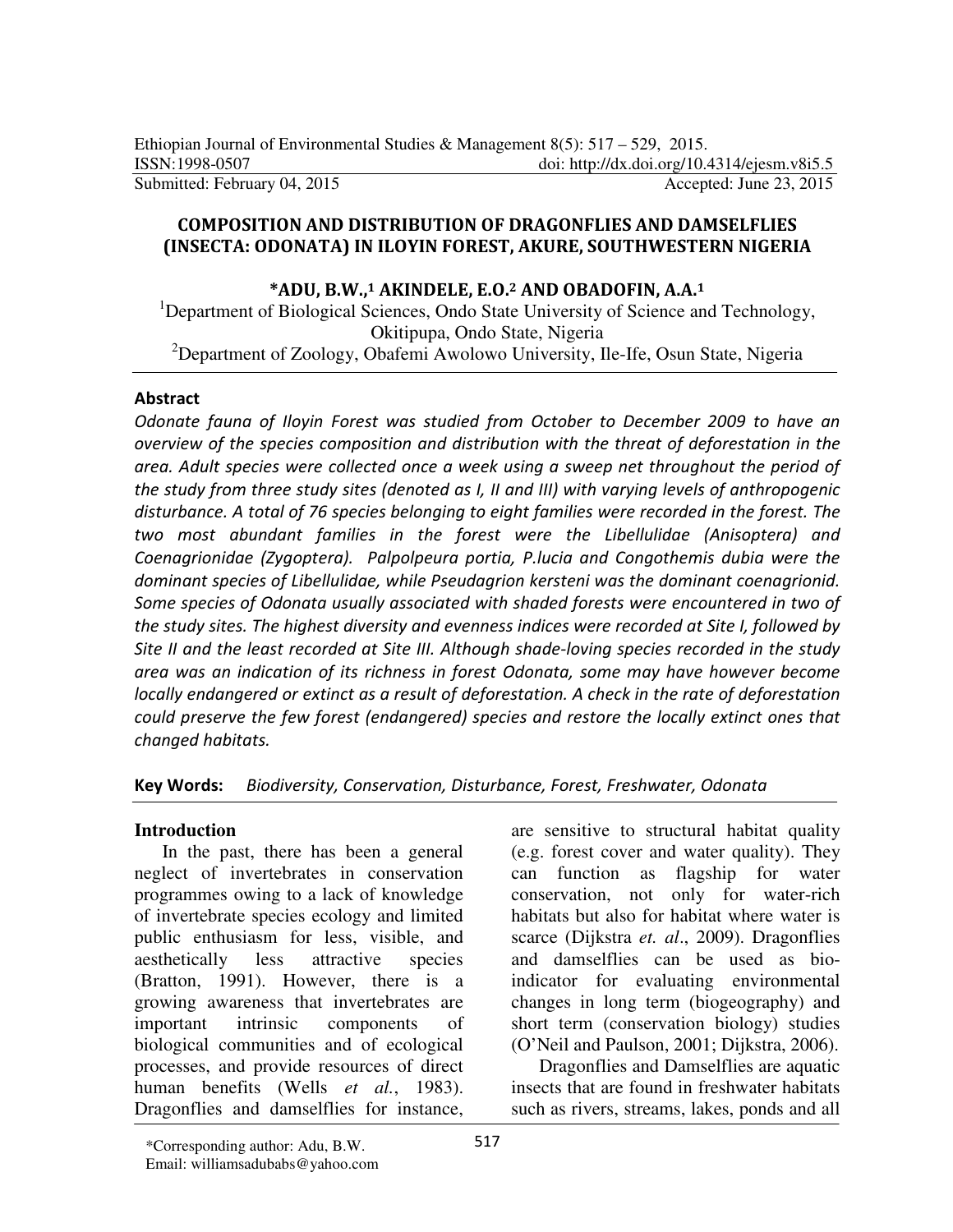kinds of natural and artificial bodies of water found within the mainland. Owing to their stages of developments, these insects occupy two habitats during their life cycle: the terrestrial and aquatic habitats. Adults are terrestrial while the immature stage (larva) is predominantly aquatic. This amphibious attribute makes them a versatile instrument for the assessment of water condition and forest landscape. Odonata generally love to roost in the sun especially around open water bodies. Some species spend the largest part of their time in open places. Such species have broad niche (Corbet, 1999; Dijkstra, 2007). They also have high propensity to survive in partially degraded habitats, and are capable of rapidly colonizing new or restored habitats. Some species spend brief moments in open places while larger parts of their time are spent in shaded places. Such species have narrow niche and are poor colonizer of temporary habitats especially deforested habitats. However those with narrow niche (Stenotopic types) are usually endangered as a result of human activities. Absence of such species in forests within their expected biogeographical region could be an indication that anthropogenic activities within the ecosystem are too harsh for them to tolerate.

Dispersal capabilities of Odonata correspond to their ecological requirements. Stenotopic species are poorly dispersed while the ubiquitous species are pioneers of temporary habitat (created by anthropogenic activity). According to Clausnitzer (2003) ubiquitous species prevail in disturbed or temporary waters, while pristine streams, seepage and swamp forest harbor a wealth of more vulnerable, often localized species. The responses of stenotopic and eurytopic (ubiquitous) species to environmental changes cause them to be used in the assessment of habitat connectivity (Clausnitzer, 2003; Dijkstra and Lempert, 2003). The presence of diverse forest species (especially narrow niche species) in a forest environment reveals that the forest is in good physical condition (Samways, 1989; Corbet, 1999). An environment dominated by the ubiquitous species revealed that such environment is disturbed. The knowledge of the assemblages of species of Odonata has the propensity to discriminate between various biotopes found in forest, which is a reflection of changes in structures and architecture of forest vegetation (Hawking and New, 1995).

There is evidence that excessive consumption of resources has happened in a number of human societies, leading to population declines and leaving a greatly impoverished natural environment. (Hambler and Canney, 2013). For instance, the location of Federal Polytechnic in Iloyin village Akure in 1977 (later relocated to Ado-Ekiti) and the establishment Federal University of Technology Akure (FUTA) in 1981 in the same area led to massive deforestation of the area. The forest is further threatened by residential layout already approved by the government, and this has heightened the rate of deforestation for residential and farming purposes. Furthermore, canalization and construction of concrete bridges over the streams have further endangered the odonate larvae and adults in the surrounding riparian vegetations**.** The objectives of this study were to sample and identify as many adult specimens of dragonflies and damselflies encountered in the forest; to determine the composition and distribution of dragonfly and damselfly in Iloyin Forest; and to assess the effect of anthropogenic activities on the diversity and distribution of the odonate fauna in the forest.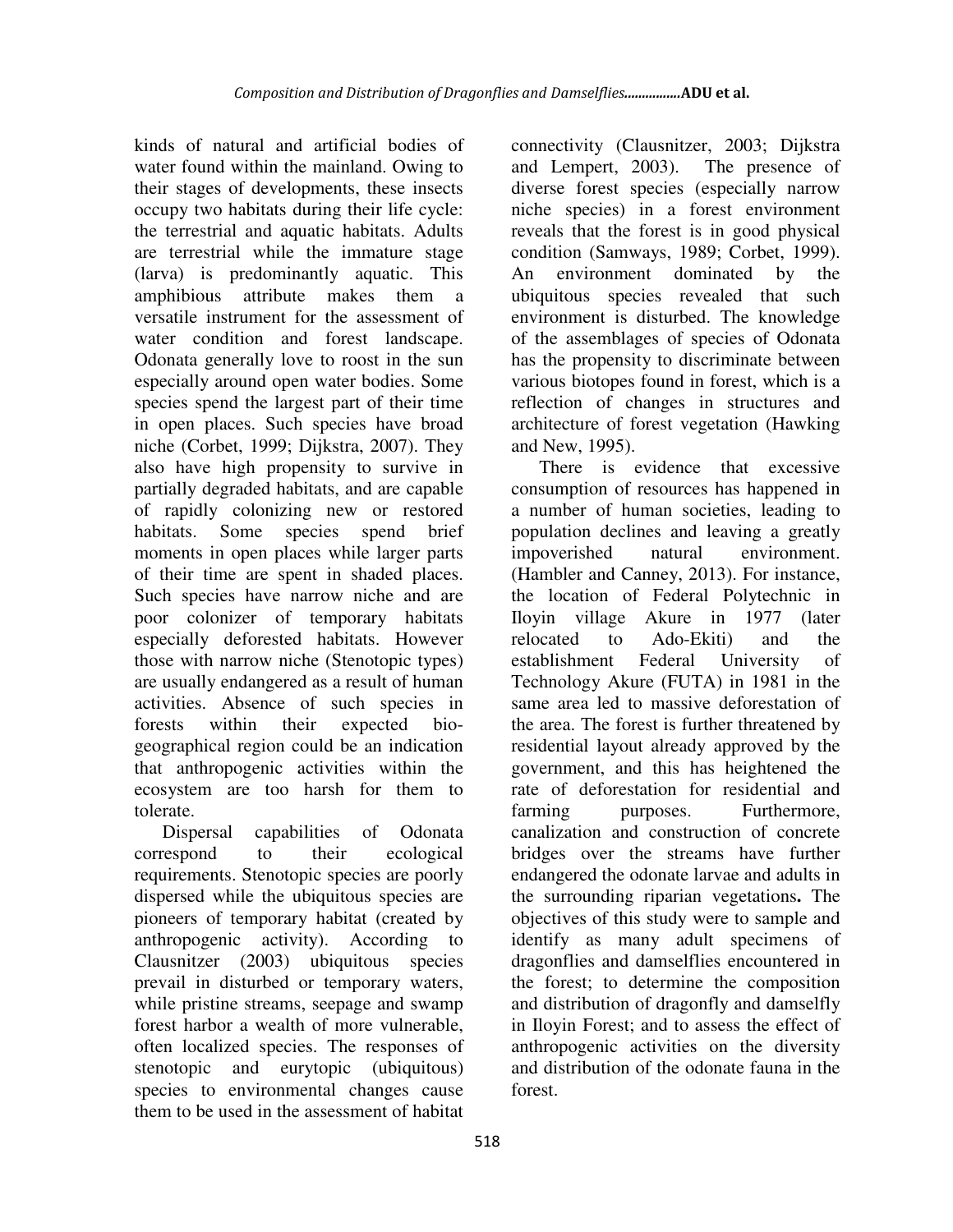# **Materials and Methods `**

### *Study Area*

This study was carried out in the remainder of the forest, outside the Federal University of Technology. Iloyin forest is located in Akure (Latitude 7° 17′ 24. 79"N and Longitude  $5^{\circ}$  08' 42.98"E). It is a secondary re-growth forest with inland water bodies (such as small rivers, streams and swamps) characterizing its landscape. Three study sites were identified in the forest (Study site I, Study site II and Study site III). Selections of the sites were based on the microhabitats preferred by dragonflies and damselflies. Such included the presence of freshwater bodies, hydrological characteristics of the water bodies like water clarity and water current velocity, and also the vegetative structure of the forest.

Study site I (Latitude  $7^{\circ}$  17' 25. 96"N and Longitude  $5^{\circ}$  08' 40.  $59''$  E, elevation 353.9 ft) is a big stream that was far away from residential area. Apart from forest vegetation, parts of the physical structure of the site include farming activities such as cocoa plantation. There were evidences of regular deforestation (i.e. logging of wood) and clearance of riparian vegetation at the stream. Tall trees and short trees with undergrowth plants are also part of the prevailing physical structure of the forest. The study site was partly shaded as a result of the tall trees that form part of the riparian vegetation.

Study site II (Latitude  $7^{\circ}$  17' 19. 60" N and Longitude  $5^{\circ}$  08' 42.  $50^{\prime\prime}$  E, elevation 347.8 ft) was a small, slowly flowing runnel. Some residential buildings were adjacent to the runnel. The surrounding of the runnel was very marshy. Dead organic matter such as dead leaves, wood and other organic matter were on the water, a situation that was responsible for the slow flowing of the water thereby making the surrounding of the site marshy. Adjacent vegetations to the study site included agroforest and abandoned farm lands that had been over grown by bush.

Study site III (Latitude  $7^{\circ}$  17' 21. 38" N and Longitude 5° 08′ 36. 02″ E, elevation 365.2 ft) was a forest stream. It is a secondary forest dominated by hardwood trees with undergrowth vegetation. Few abandoned buildings overgrown by bush constituted a part of the physical structure of this site. The water current of the stream was slow as a result of submerged and dead organic debris. Few boulders also constituted part of the stream bed.

 Earliest studies on Odonata in Nigeria were carried out by Pinhey (1958) and Gamble (1960). Both embarked on surveying Odonata of the country. Gambles focused surveying north central part of the country while Pinhey took the inventory of Odonata of the south eastern part. Adetunji and Parr (1974) studied the effect of colour change in species of Odonata with particular reference to *Brachythemis leucosticte*. The study revealed the effect of ambient temperature on Odonata pigment (melanization), a phenomenal that had only been observed among member of this insect order (Corbet, 1999).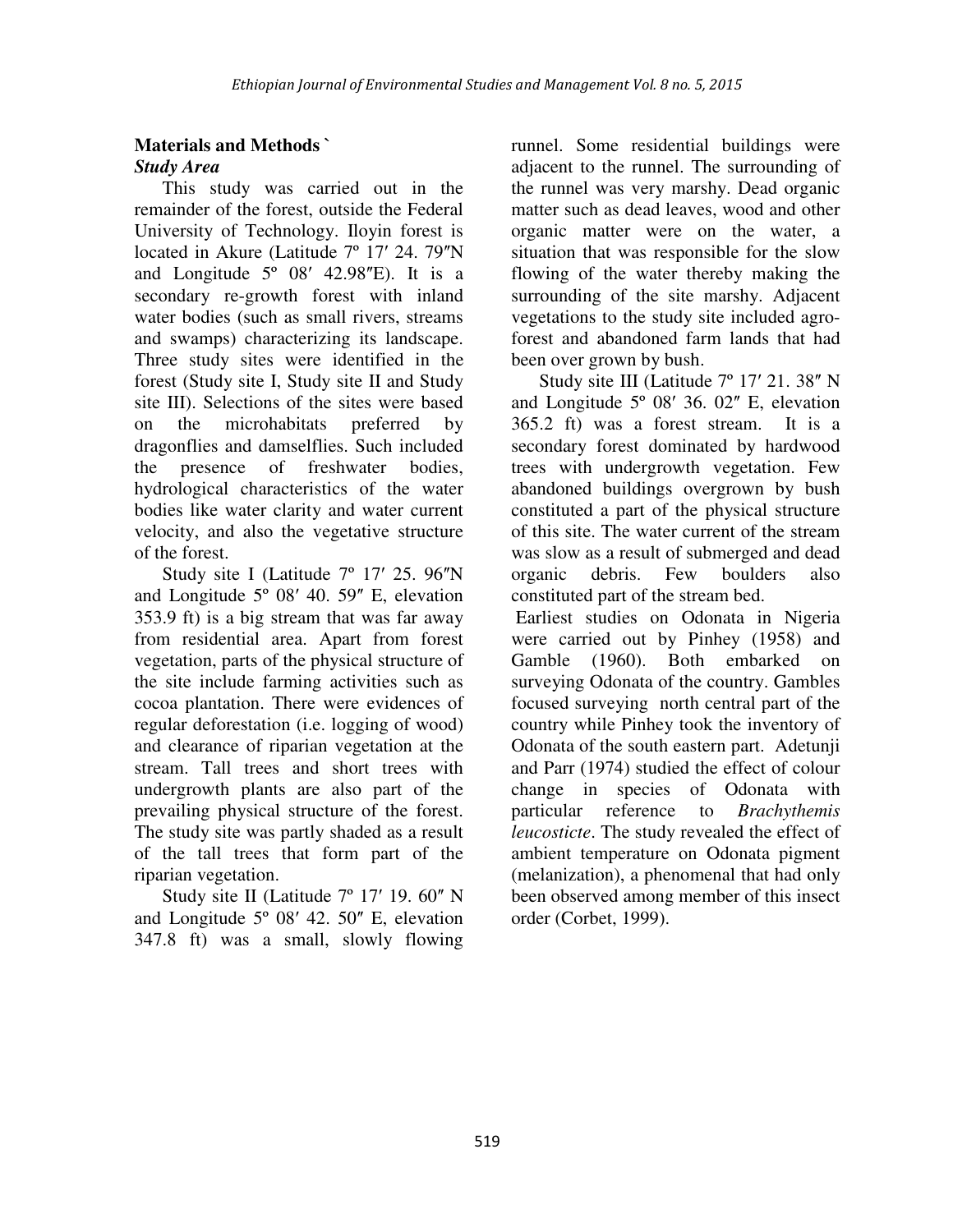

Figure 1: Map of Iloyin Forest 'ο' showing the three study sites

#### *Sampling Method*

Specimens of adult Odonata were collected in the forest using an insect sweep net (70 cm diameter with a long handle) (Ausden, 1996). Sampling was carried once a week for a period of three months; from 9.00 am to 4.00 pm on every sampling day. Each specimen caught was placed in a triangular envelope with their wing folded together above the body. Pair specimens caught in tandem were placed together inside an envelope. Detailed information about every specimen was written at the back of each envelope with pencil (e. g. locality, date, name of collector and microhabitat of the insect). All specimens were soaked inside acetone for a minimum of 12 hours for preservation (Vick, 2003), after which the specimens were carefully removed and air-dried. The preserved specimens were placed inside envelopes and stored in insect boxes.

#### *Identification of Specimens*

All specimens collected were identified to the lowest taxonomical level. Species which can be identified easily were generally common in the forest. Such species were not always collected for laboratory identification (for conservation purpose). All collected specimens were examined under binocular dissecting microscope for identification, following standard identification manuals such as Silsby and Trueman (2002), Vick (2003).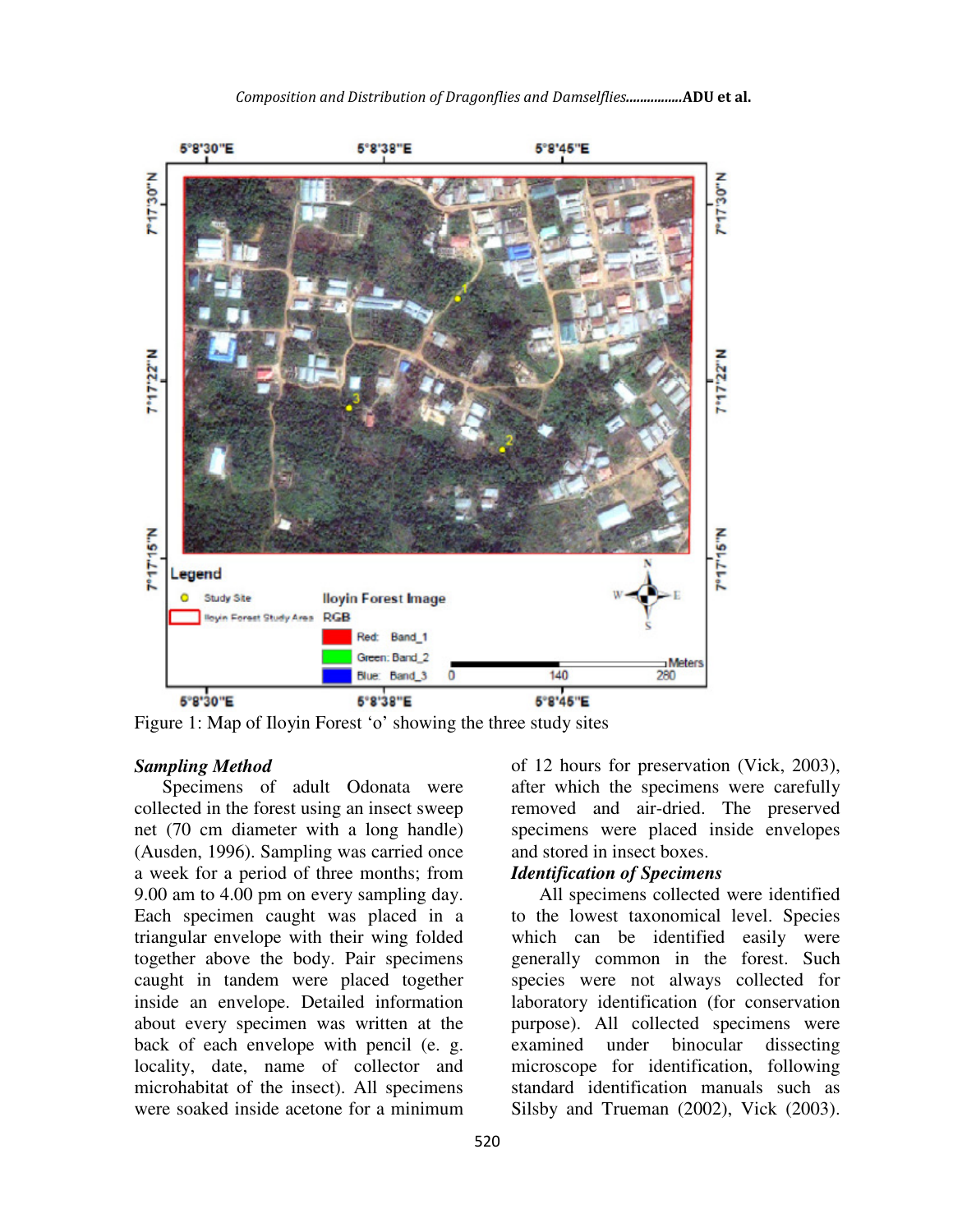The specimens were also compared with previous collections of identified species of dragonflies and damselflies from tropical forests in southwestern Nigeria, by the Department of Zoology, Obafemi Awolowo University, Ile-Ife.

## *Data Analysis*

All data collected at the study sites were analyzed using relevant statistical packages (e.g. PAST). The diversity indices used include Margalef index, Shannon Weiner diversity index, Simpson's dominance index and Evenness index. Soerensen's Quotient was used for the determination of similarities of odonate fauna among the three study sites.

## **Results**

### *Species Richness and Distribution*

Species richness and abundance of dragonflies and damselflies for each study site in Iloyin Forest are presented in Table 1. A total of 1,494 Odonatan specimens, comprising eight families and 76 species were recorded. Suborder Anisoptera comprised two families (Gomphidae and Libellulidae) and 29 species, while suborder Zygoptera comprised six families (Calopterygidae, Megapodagrionidae, Chlorocyphidae, Coenagrionidae, Platycnemididae and Protoneuridae) and 47 species. Study site I had the largest number of species (69), followed by Study site 3 (51 species), while study site II had the lowest number of species (49). In terms of species richness, Libellulidae recorded the highest number of species followed by Coenagrionidae, while Families Gomphidae and Megapodagrionidae were monospecific. The assemblage of dragonflies and damselflies in the forest can be categorized into two broad niches; ubiquitous species, majority of which were collected in open places around the stream bank. Some were also found in open land in the forest, around the abandoned buildings under construction and in bushes and farms; and forest species which were mainly found in the shaded places of the forest.

### *Abundance of Odonata*

Spatially, there was a large variation in the abundance of Odonata among the sites with Site I recording the largest number of individuals, followed by Site III and lastly Site II ( $p < 0.001$ ). The most abundant libellulids in this study were *Palpopleura portia, P.lucia, Congothemis dubia, Brachythemis leucosticte, Chalcostephia flavifrons* and *Sympetrum navasi*. *Pseudagrion kersteni* was the most abundant coenagrionid followed by *P. melanicterum.* They could be considered as the most widespread species in this study because they were found in all the study sites in large numbers.

In this study, the recorded species were classified into three categories based on their abundance: (i) Dominant  $> 29$ individuals, (ii) Common  $10 - 29$  and (iii) Rare < 10 individuals. Eleven species could be described as being dominant, 59 species were common while six species were rare. Eight out of the 11 dominant species belonged to the Family Libellulidae, three species were of the Family Calopterygidae and one species of Coenagrionidae (*Pseudagrion kersteni*). Although Families Gomphidae and Megapodagrionidae were represented by only one species each (*Lestinogomphus angustus* and *Neurolestes trinervis* respectively), their members were however classified as common species since they comprised 18 and 14 individuals respectively. Figures 1 and 3 present the relative abundance of dominant and rare species of Odonata in the forest.

Ten most occurring species of Odonata (10 -45 individuals) in each study site in the forest are shown in Table 2. The purpose of this designation was to fully comprehend the dominant species of Odonata occurring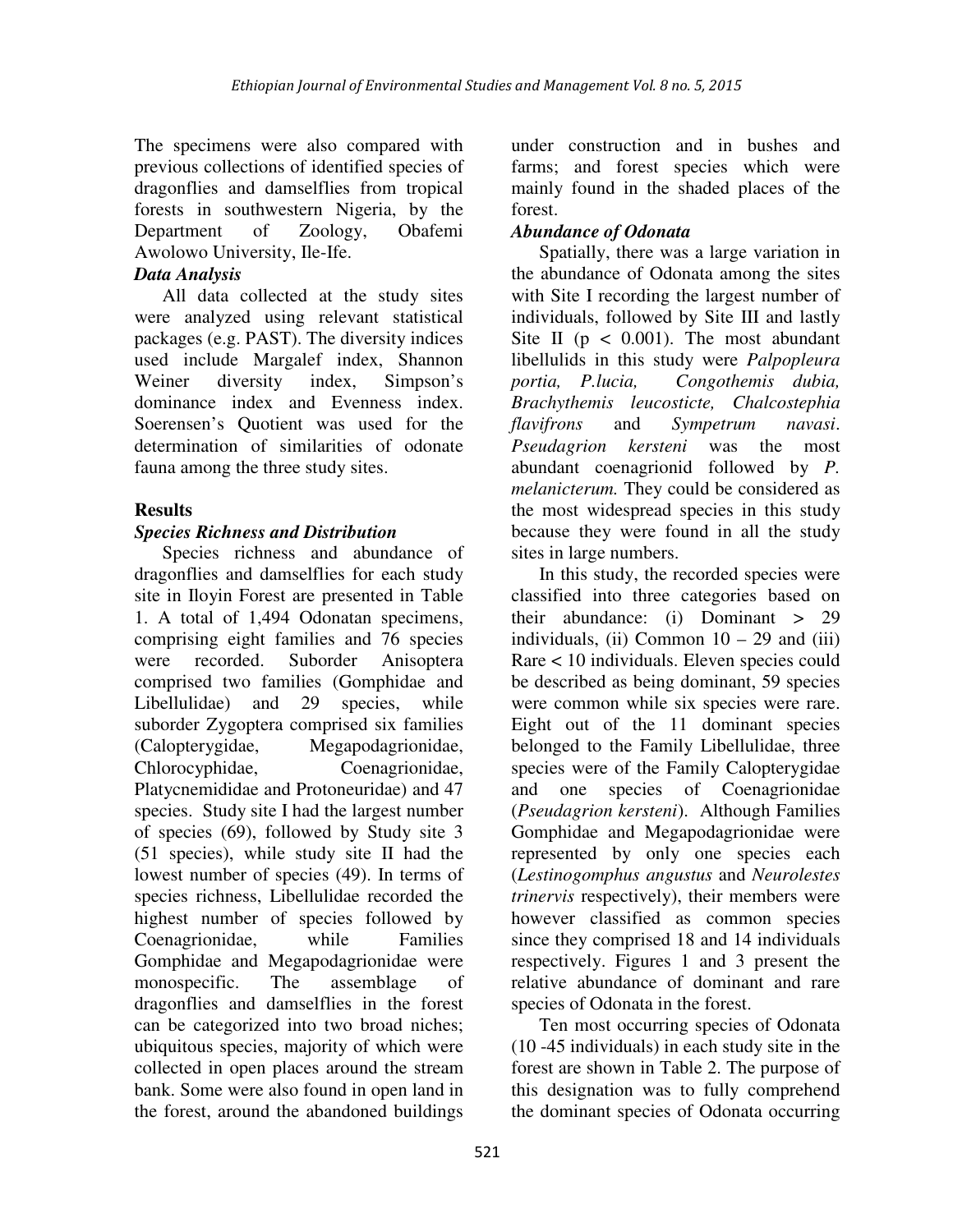in the three study sites, bearing in mind their landscapes. *Palpopleura portia* and *P. lucia* occurring prominently in all sites. *Congothemis dubia* was the dominant species of Odonata in Sites I and II while *Brachythemis lacustris* was the dominant in Site III.

A summary of the diversity, evenness and dominance indices calculated for the three study sites sampled are presented in Table 3. Shannon Weiner diversity Index (H') was highest in Study site I, followed by Study sites II and III. Margalef Diversity Index also showed that Study site I recorded the highest species diversity among the three sites. However the trend differs from the Shannon Weiner diversity index in that study site III had a higher value of Margalef than Site II. Evenness (E) and Simpson's dominance index followed the same trend as the Shannon Weiner diversity index. Soerensen's quotients of the study sites revealed that study sites I and III were the most similar paired sites (0.77), and was closely followed by paired Study sites I and II (0.76). Furthermore, Sites I and III had 47 species in common, while Stations I and II had 46 species in common.

Table 1: Composition and distribution of dragonflies and damselflies in the study sites of Iloyin Forest, Akure, Southwestern Nigeria (October-December, 2009)

| HOYIN I OIUSI, AKUIU, SOUMIWUSIUM I VIEUMA (OUWOU-DUUCHNOI, 2007)<br><b>TAXA</b> | Site 1           | Site 2           | Site 3           | Total |
|----------------------------------------------------------------------------------|------------------|------------------|------------------|-------|
| <b>Suborder Anisoptera</b>                                                       |                  |                  |                  |       |
| <b>Family Gomphidae</b>                                                          |                  |                  |                  |       |
| Lestinogomphus angustus Martins, 1911                                            | 13               | $\boldsymbol{0}$ | 5                | 18    |
| <b>Family Libellulidae</b>                                                       |                  |                  |                  |       |
| Atoconeura luxata Dijkstra,2006                                                  | $\overline{0}$   | 15               | $\overline{4}$   | 19    |
| Brachythemis lacustris (Kirby, 1889)                                             | 12               | $\theta$         | 15               | 27    |
| Brachythemis leucosticte (Burmeister, 1839)                                      | 14               | 12               | 7                | 33    |
| Chalcostephia flavifrons Kirby, 1889                                             | 12               | 13               | 7                | 32    |
| Congothemis dubia (Frazer, 1954)                                                 | 18               | 14               | 6                | 38    |
| Congothemis leakeyi (Pinhey, 1955)                                               | 6                | 18               | 7                | 31    |
| Congothemis erythraea (Brulle, 1832)                                             | $\mathbf{0}$     | 6                | 8                | 14    |
| Congothemis sanguinolenta (Burmeister, 1839)                                     | $\overline{0}$   | 8                | 8                | 16    |
| Hadrothemis infesta (Karsch, 1891)                                               | $\overline{0}$   | $\overline{0}$   | 12               | 12    |
| Lokia erythromelas (Ris, 1910)                                                   | 10               | 8                | 3                | 21    |
| Neodythemis klingi (Karsch, 1890)                                                | $\boldsymbol{0}$ | $\mathbf{0}$     | 6                | 6     |
| Nesciothemis nigeriensis Gambles, 1966)                                          | 8                | 10               | 3                | 21    |
| Nesciothemis farinose (Forster, 1898)                                            | 8                | $\theta$         | $\boldsymbol{0}$ | 8     |
| Nesciothemis pujoli Pinhey, 1971                                                 | 10               | 6                | 3                | 19    |
| Orthetrum africanum (Selys, 1887)                                                | 6                | 12               | 3                | 21    |
| Orthetrum brachiale (Palisot de Beauvois, 1817)                                  | 8                | 8                | $\overline{c}$   | 18    |
| Orthetrum caffrum (Burmeister, 1839)                                             | 8                | 8                | $\boldsymbol{0}$ | 16    |
| Orthetrum chrysostigma (Burmeister, 1839)                                        | 13               | 10               | 3                | 26    |
| Orthetrum hintzi Schmidt, 1951                                                   | 9                | $\overline{0}$   | $\overline{4}$   | 13    |
| Orthetrum julia Kirby, 1900                                                      | 16               | 6                | $\boldsymbol{0}$ | 22    |
| Orthetrum machadoi Longfield, 1955                                               | 6                | 8                | $\boldsymbol{0}$ | 14    |
| Orthetrum stemmale (Burmeister, 1839)                                            | 8                | 8                | 6                | 22    |
| Palpopleura lucia (Drury, 1773)                                                  | 14               | 16               | 12               | 42    |
| Palpopleura portia (Drury, 1773)                                                 | 14               | 17               | 11               | 42    |
| Sympetrum fronscolmobii (Selys, 1840)                                            | $\overline{0}$   | 6                | $\overline{2}$   | 8     |
| Sympetrum navasi Lacroix, 1921                                                   | 8                | 16               | 8                | 32    |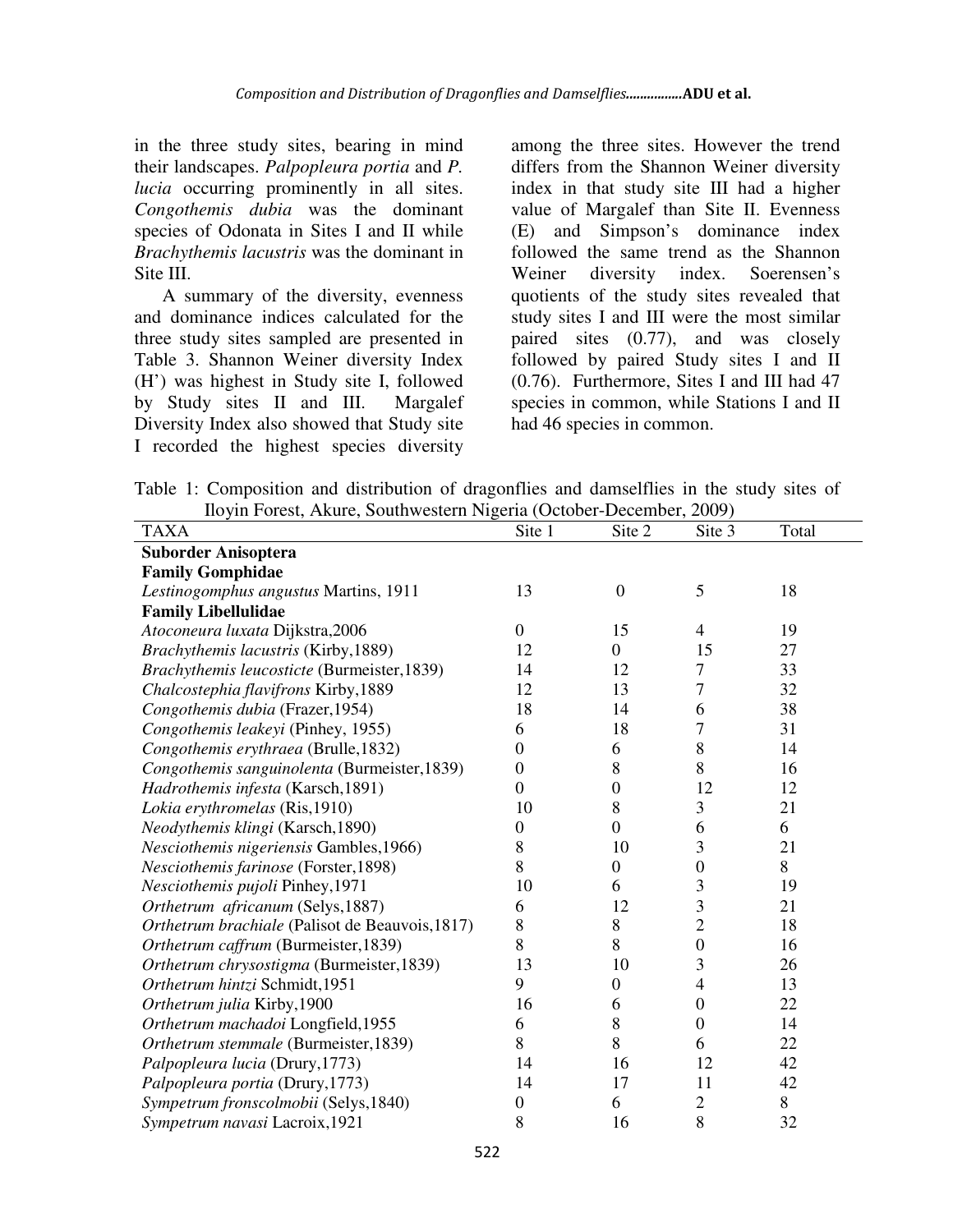| Trithemis dichroa Karsch, 1893                 | 5  | 6                | 3                        | 14             |
|------------------------------------------------|----|------------------|--------------------------|----------------|
| Trithemis imitate Pinhey 1961                  | 10 | $\Omega$         | $\theta$                 | 10             |
| Suborder Zygoptera                             |    |                  |                          |                |
| <b>Family Calopterygidae</b>                   |    |                  |                          |                |
| Phaon camerunensis Sjöstedt, 1900              | 12 | 12               | 6                        | 30             |
| Phaon iridipennis (Burmeister, 1839)           | 15 | 10               | $\boldsymbol{0}$         | 25             |
| Saphon ciliata (Burmeister, 1839)              | 9  | 14               | 8                        | 31             |
| Umma cincta (Hagen in Sélys, 1853)             | 6  | 17               | 9                        | 32             |
| Umma declivium Förster, 1906                   | 5  | $\boldsymbol{0}$ | 3                        | 8              |
| Umma mesostigma (Selys, 1879)                  | 11 | $\boldsymbol{0}$ | 8                        | 19             |
| Umma saphirina Förster, 1916                   | 11 | $\boldsymbol{0}$ | 6                        | 17             |
| Umma mesumbei Vick, 2003                       | 13 | 6                | 7                        | 26             |
| <b>Family Chlorocyphidae</b>                   |    |                  |                          |                |
| Chlorocypha cancellata (Selys, 1879)           | 12 | $\boldsymbol{0}$ | $\overline{c}$           | 14             |
| Chlorocypha centripunctata Gambles, 1975       | 12 | $\boldsymbol{0}$ | $\overline{2}$           | 14             |
| Chlorocypha consueta (Karsch, 1899)            | 14 | $\boldsymbol{0}$ | $\boldsymbol{0}$         | 14             |
| Chlorocypha dahli Fraser, 1956                 | 10 | $\boldsymbol{0}$ | 4                        | 14             |
| Chlorocypha autorea                            | 9  | $\boldsymbol{0}$ | 3                        | 12             |
| Chlorocypha luminosa (Karsch, 1893)            | 10 | $\boldsymbol{0}$ | $\boldsymbol{0}$         | 10             |
| Chlorocypha victorae (Förster, 1914)           | 9  | $\boldsymbol{0}$ | $\boldsymbol{0}$         | 9              |
| Chlorocypha dispar (Palisot de Beauvois, 1807) | 12 | $\boldsymbol{0}$ | 4                        | 16             |
| Chlorocypha glauca (Selys, 1879)               | 7  | 5                | $\boldsymbol{0}$         | 12             |
| Chlorocypha curta (Hagen in Selys, 1853)       | 17 | $\boldsymbol{0}$ | $\boldsymbol{0}$         | 17             |
| Chlorocypha radix Longfield, 1959              | 13 | 10               | $\boldsymbol{0}$         | 23             |
| Chlorocypha flammea Dijkstra, 2009             | 9  | $\boldsymbol{0}$ | 7                        | 16             |
| Chlorocypha trifaria (Karsch, 1899)            | 8  | $\boldsymbol{0}$ | $\overline{7}$           | 15             |
| Chlorocypha pyriformosa Fraser, 1947           | 7  | $\boldsymbol{0}$ | $\boldsymbol{0}$         | $\overline{7}$ |
| Platycypha auripes (Förster, 1906)             | 5  | 13               | 3                        | 21             |
| Platycypha eliseva Dijkstra, 2008              | 4  | 15               | 3                        | 22             |
| <b>Family Coenagrionidae</b>                   |    |                  |                          |                |
| Aciagrion heterostica Fraser, 1955             | 9  | 6                | $\boldsymbol{0}$         | 15             |
| Aciagrion hamoni<br>Fraser, 1955               | 9  | 5                | $\boldsymbol{0}$         | 14             |
| Africallagma vaginale Sjostedt, 1917           | 12 | 11               | $\boldsymbol{0}$         | 23             |
| Ceriagrion glabrum (Burmeister, 1839)          | 9  | 13               | $\overline{0}$           | 22             |
| Ceriagrion suave Ris, 1921                     | 9  | 11               | $\boldsymbol{0}$         | 20             |
| Ischnura senegalensis (Rambur, 1842)           | 10 | 12               | 5                        | 27             |
| Pseudagrion kersteni (Gerstäcker, 1869)        | 18 | 14               | $\overline{\mathcal{L}}$ | 36             |
| Pseudagrion melanicterum Selys, 1876           | 13 | 10               | 5                        | 28             |
| Pseudagrion risi Schmidt, 1936                 | 15 | 9                | 3                        | 27             |
| Pseudagrion sublacteum (Karsch, 1893)          | 12 | 10               | $\boldsymbol{0}$         | 22             |
| Pseudagrion torridum Selys, 1876               | 8  | 9                | $\boldsymbol{0}$         | 17             |
| Teinobasis alluaudi (Martin, 1896)             | 8  | 12               | 1                        | 21             |
|                                                |    |                  |                          |                |
| <b>Family Megapodagrionidae</b>                | 5  | 7                | $\overline{2}$           |                |
| Neurolestes trinervis Selys, 1885              |    |                  |                          | 14             |
| <b>Family Platycnemididae</b>                  | 8  |                  |                          |                |
| Mesocnemis saralisa Dijkstra, 2008             |    | 9                | $\boldsymbol{0}$         | 17             |
| Mesocnemis singularis Karsch, 1891             | 10 | $8\,$            | $\boldsymbol{0}$         | 18             |
| Oreocnemis phoenix Pinhey, 1971                | 8  | 7                | $\Omega$                 | 15             |
| <b>Family Protoneuridae</b>                    |    |                  |                          |                |
| Chlorocnemis nigripesi Selys, 1886             | 10 | 4                | $\boldsymbol{0}$         | 14             |
| Chlorocnemis superb Schmidt, 1951              | 8  | 9                | 5                        | 22             |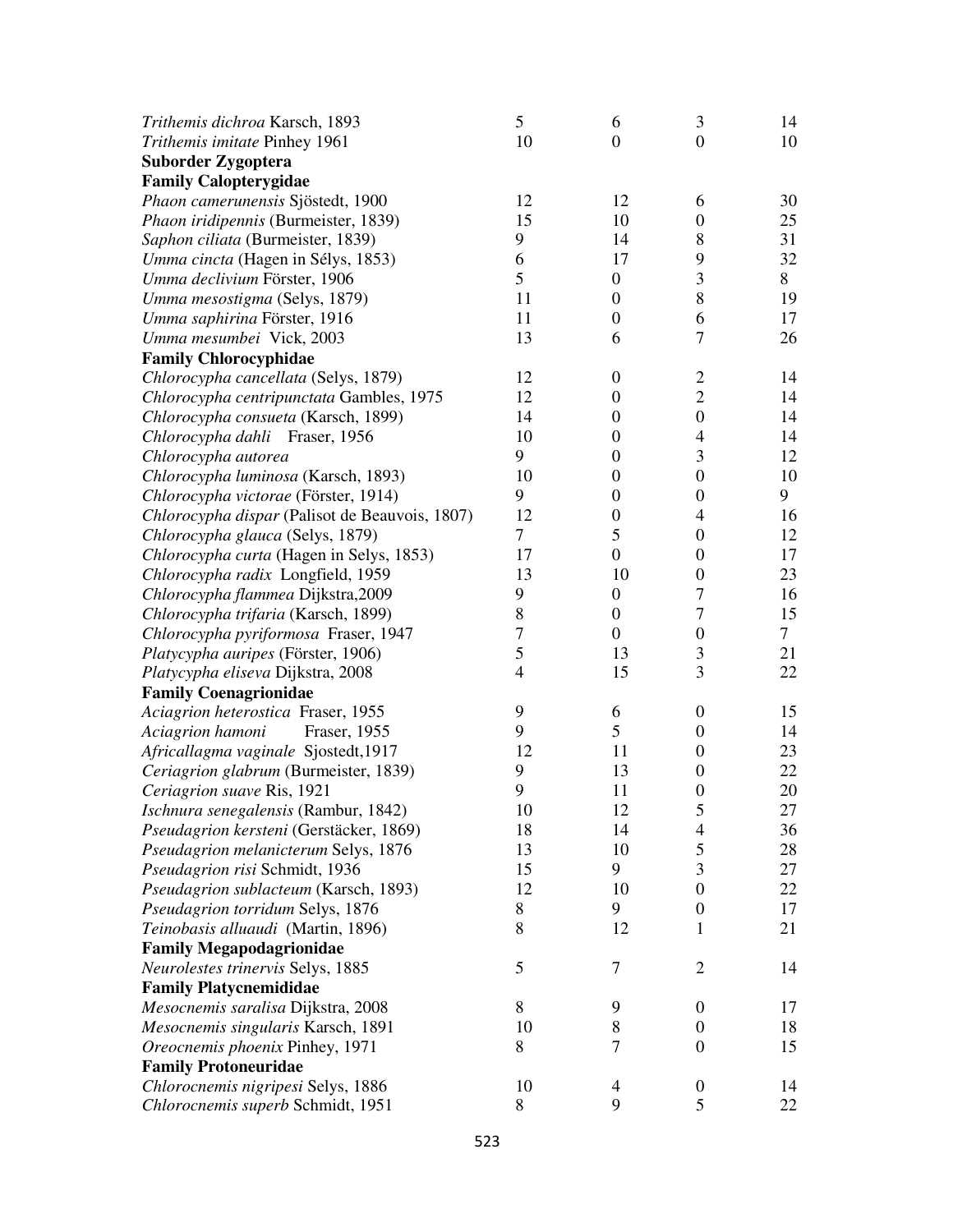| Elattoneura centrafricana Lindley, 1976 |     |     |     |
|-----------------------------------------|-----|-----|-----|
| Elattoneura incerta Pinhey, 1962        |     |     |     |
| Elattoneura nigra Kimmins, 1938         | 14  |     | -9  |
| Elattoneura Iliba Legrand, 1985         | 10  |     |     |
| Elattoneura pasquinii Consiglio, 1978   |     |     |     |
| Total                                   | 709 | 274 | 494 |

ANOVA: F=30.58; p< 0.001

#### **Discussion**

Odonate fauna of Iloyin Forest was dominated by Libellulidae which accounted for nearly 40% of the total abundance. Several studies have also shown that Libellulidae is widely represented in many forests globally and locally (e.g. Che Salmah 1996, 2001; Che Salmah and Wahizatul Alfan, 2004; Adu and Ogbogu 2011; Adu 2012). Libellulidae recorded the highest number of species richness in the forest. The least represented family in the forest was Gomphidae with the occurrence of only one species, *Lestinogomphus angustus.* This species was collected at Study Site I. *L. angustus* is habitat tolerant (Vick, 2003), although it is mostly found in streams shaded by gallery forest (Samways, 2008; Dijkstra and Claunitzer in press). Study Site I possessed the vegetative architecture so described and such habitats could provide the right shade and light suitable for its comfort.

*Palpopleura portia* and *P. lucia* were found to be quite abundant in all the study sites. The reason for this is that these species prefer open water bodies especially streams and ponds (O'Neill and Paulson, 2001; Dijkista and Clausnitzer in press). Moreover this study was conducted incidentally during the flight period (November – May) of the species (Samways, 2008). *Palpopleura portial* and *P. lucia* were also sampled at road side pools and they were conspicuously found perching on twigs, grasses and stems in all the sites. The two species are among the libellulids that have broad niche (eurytopic), and are pioneers of temporary habitat (Dijkistra, 2007; Adu, 2012) and

therefore their presence in a place like Iloyin forest, which is in a state of transition into a residential community was expected.

The *Congothemis* is endemic to Afrotropical forest especially from Guinea to Central Africa (Dijkistra, 2007). Four species of this genus (*Congothemis*) were sampled in the forest. Among which *C. dubia* was the most dominant. This may not be unconnected with the presence of forest vegetation architecture which provides the needed atmosphere to thrive. For instance the tree crowns could provide the right roosting spot for the adults while the twigs and shrub at the water bank are for the slow flier tenera adults to perch.

Two species of *Brachythemis* were recorded in the forest (*B.lacustris* and *B. leucosticte*). *B. leucosticte* was recorded in the three sites while *B. lacustris* occurred in all but Site II. *Brachythemis* has been reported to be generally favoured by standing or slow-flowing water; rivers or streams (Samways, 2008). However *B. lacustris* is specifically favoured by slowflowing rivers with bear ground bank (Dijkstra and Clausnitzer in press). The absence of *B. lacustris* in Study Site II which was a small, slow flowing runnel with swampy bank corroborates Dijkstra and Clausnitzer's assertion. This habitat may also not have provided a suitable perching ground for the species.

All the biodiversity indices used revealed that the forest was ecologically healthy. For instance Shannon-Weiner diversity index values at all the study sites were above 3.0 which was an indication of a stable habitat structure, while values that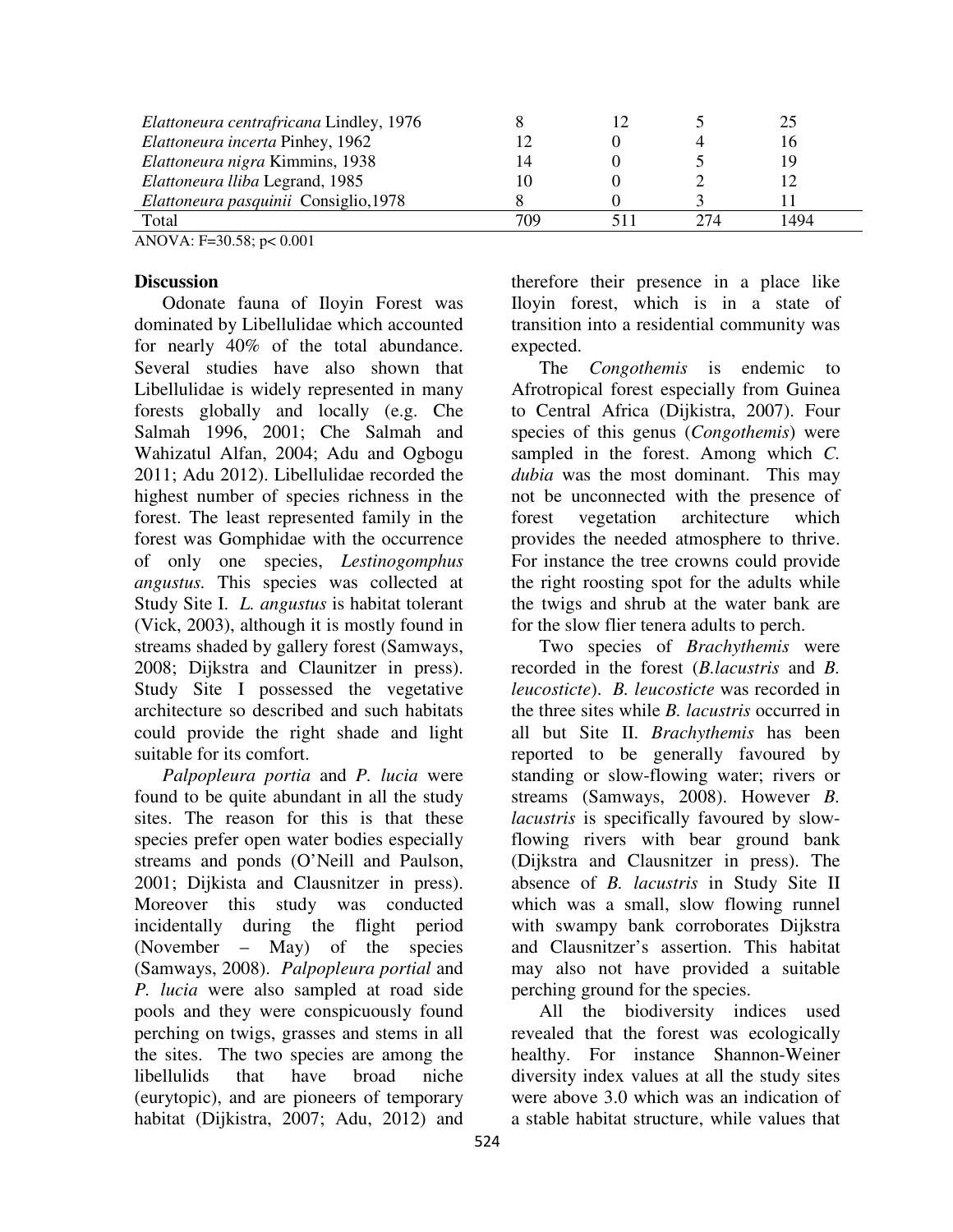are less than 1.0 indicate that there is pollution and degradation of the habitat structure (Shannon, 1948; Mandaville, 2002). All the values were greater than 7.0 and this shows that the forest environment was in a healthy condition. (Lenat *et al.*, 1980). The values obtained from the evenness index at the sites shows that Odonate fauna were well distributed in the forest. For instance none of the values obtained fell below 0.5. The least evenness index value was 0.97 which was much closer to 1.0 than 0.5. Although Iloyin forest is in a state of transition to a residential community, the present state is still hygienic for some species of Odonata to thrive as revealed by the biodiversity indices. However the Odonata community structure has changed due to deforestation and other anthropogenic activities going on in the forest. For instance the stenotopic Odonata species which are mostly forest dweller are gradually disappearing while the eurytopic ones which can cope with the changing vegetation landscape have colonized the forest.

There was a significant disparity (p<0.001) between Site I (forest zone), Site II and Site III in terms of distribution, and this shows that the remaining fragments of Iloyin Forest still serve as a refuge for forest species of dragonflies and damselflies, while the ubiquitous species were found roaming about in the open areas. The paucity of forest species at Study sites II and III could be attributed to construction works and farming practices in the forest. The survival of few remaining forest species is however doubtful in a few years to come as a result of the prevailing land use scheme of the forest. With the situation on ground one can predict that Iloyin Forest would fully metamorphose into a residential area in few years to come, except concerted efforts are put in place to

conserve the remaining fragments of the forest. This situation is detrimental to the assemblage of localized Odonata species and perhaps other organisms inhabiting the forest, and is in agreement with Corbet (1999).

The spatial distribution of Odonata in this study was a reflection of the nature of freshwaters in each study site. Site II which had a runnel recorded the lowest number of species, while Site I which had a big stream recorded the highest number of species. The physical nature of the water body and the riparian vegetation of the study sites could have contributed to the composition and distribution of species of Odonata occurring in the forest. It is a well-known fact that Odonata larvae are part of the macroinvertebrate assemblage in freshwater systems whose structures are affected by riparian forests (Barton *et al*., 1985).

Riparian forests have been shown to affect the food quality and quantity for macroinvertebrates directly through inputs of particulate food (leaf, litter, soils, wood etc.) and indirectly by affecting the structure and productivity of primary producers through shading and modifying the levels of organic carbon and nutrients (Behmer and Hawkins, 1986; Cummins *et al.*, 1989; Bilby and Ward, 1991). The deforestation of riparian zones of streams removes shading and can result in a 2 to 5°C warming of small streams which has been found to greatly affect the life history characteristics of macroinvertebrates including their growth rate, survivorship, adult size and fecundity, and time of reproduction (Bilby and Ward, 1991). Therefore, species composition and abundance of Odonata in the forest could have been shaped by the presence and percentage of riparian vegetation of the water bodies.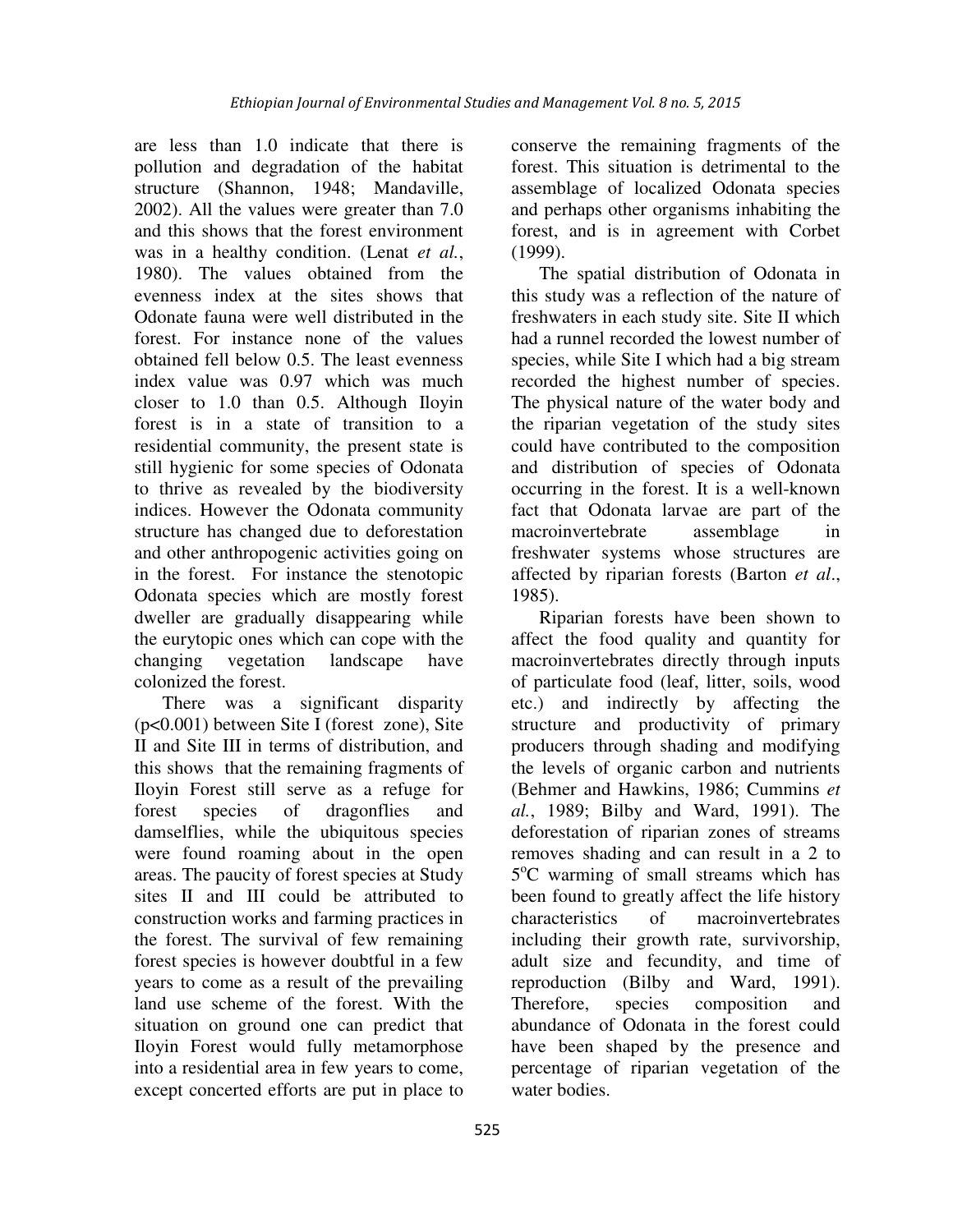Findings from this study suggest that the survival of forest species of dragonflies and damselflies are being threatened as a result of rapid deforestation occasioned by rising human needs (e.g. deforestation and construction of buildings). Prevention of this anthropogenic activity is not feasible yet due to occupancy of plots of land by estate developers for residential purposes. Fragmented parts of the forest still have few forest species which can be protected. The larger part of the forest was dominated by ubiquitous species which are accustomed to human disturbance and are expected to still occupy the ecosystem as more residential buildings spring up as a result of urbanization.

In conclusion, this study has presented a checklist of odonate fauna in the degraded Iloyin Forest. The study could serve as a reference point for odonatologists who may want to carry out some studies on Odonata of the forest in particular and of Nigeria in general. This study has also established the interconnectivity of terrestrial and freshwater systems in the occurrence and distribution of Odonata. Finally, this study further underscores the significance of ecosystem conservation in a bid to conserve

threatened species either locally or globally. The surest way to stem the current biodiversity loss of Odonata in the forest is to conserve the remaining forest which in turn would conserve all the microhabitats and their biota.

#### **Conservation Recommendation**

The odonate community structure in Iloyin forest will continue to depreciate since deforestation will continue in the area as an approved residential layout. Consequently, forest Odonata and the stenotopic ones may give way to the ubiquitous and eurytopic species. The water bodies seem healthy as revealed by the quality of odonate species sampled at the study sites. However when the layout becomes fully residential, most of the forest species sampled in this study will be missing. It is therefore recommended that the fragment of forest identified in this study be preserved and protected so as to serve as a reference point of what Iloyin forest was, before becoming a residential area. Finally, anthropogenic impacts on the forest streams should be checked and the streams' integrity preserved for the immature species of Odonata.



Figure 1: Dominant species of dragonflies and damselflies occurring in Iloyin Forest, Akure, Southwestern Nigeria (October-December, 2009)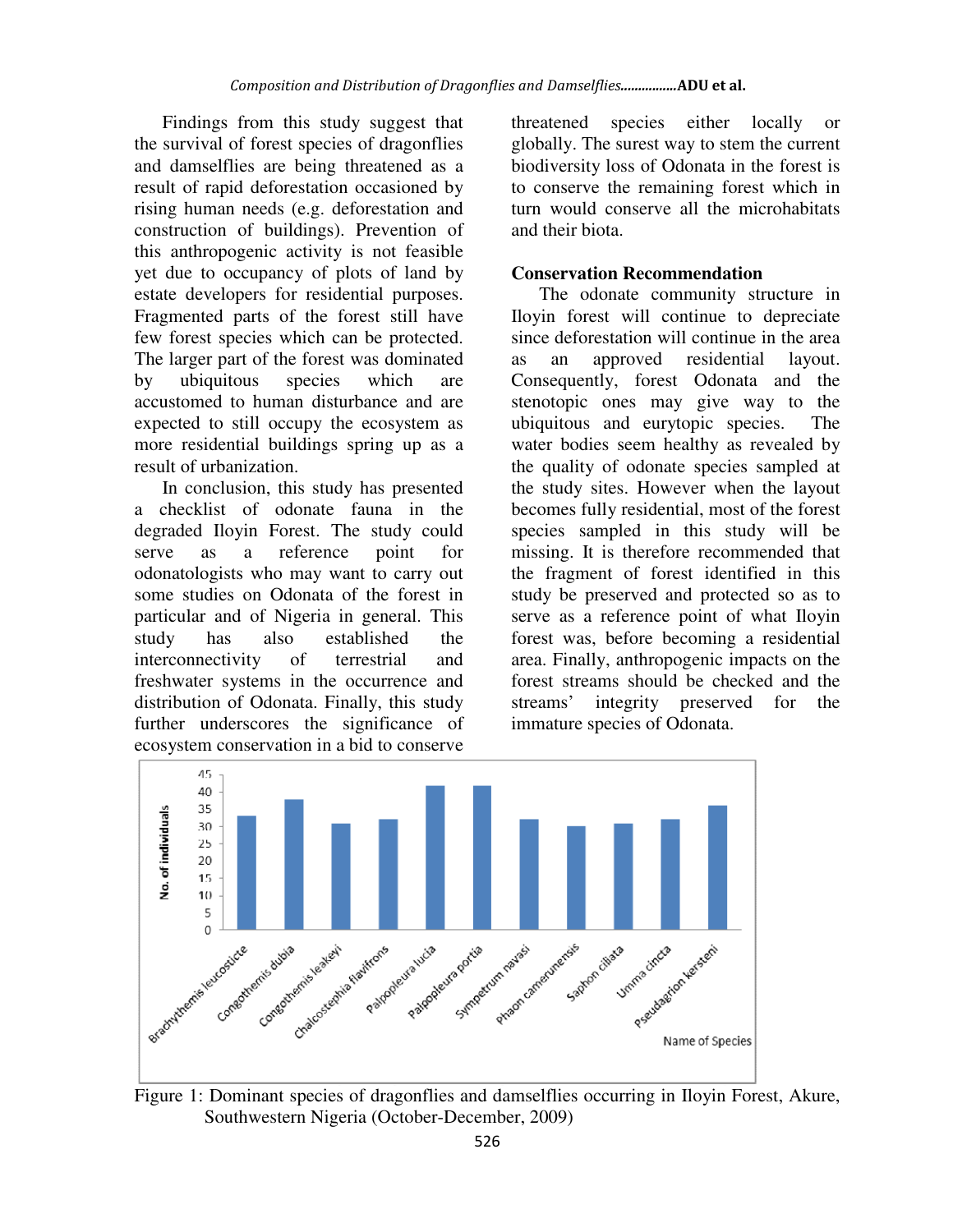



Figure 2: Rare species of dragonflies and damselflies in Iloyin Forest, Akure, Southwestern Nigeria (October-December, 2009)

Table 2: Ten most occurring species of Odonata collected in Iloyin Forest, Akure, Southwestern Nigeria (October-December, 2009)

| Study site I         | Study site II       | Study site III                |
|----------------------|---------------------|-------------------------------|
| Congothemis dubia    | Congothemis dubia   | <b>Brachythemiis laustris</b> |
| Pseudogrion kersteni | Palpoleura portia   | Hadrothemis infesta           |
| Chlorocypha curta    | Palpopleura lucia   | Umma cinta                    |
| Orthetrum Julia      | Umma cinta          | Congothemis erythraea         |
| Pseudagrion risi     | Sympetrum navasi    | Congothemis sanguinonta       |
| Elattoneura nigra    | Platycypha eliseva  | Sympetrum navasi              |
| Phaon iridipennis    | Pseudarion kersteni | Sapho ciliate                 |
| Chlorocypha consueta | Sapho ciliate       | Umma mesostigma               |
| Palpopleura portia   | Platycypha auripe   | Palpopleura portia            |
| Palpopleura lucia    | Ceriagrion glabrum  | Palpopleura lucia             |

Table 3: Diversity and evenness of Dragonflies and Damselflies in the three Study sites of Iloyin Forest, Akure, Southwestern Nigeria (October – December 2009)

| Data                  | Study Site I | Study Site II | Study Site III |
|-----------------------|--------------|---------------|----------------|
| Number of             |              |               |                |
| Individuals           | 695          | 494           | 256            |
| Number of             |              |               |                |
| <b>Species</b>        | 69           | 49            | 51             |
| Number of             |              |               |                |
| <b>Families</b>       | 8            | 7             | 7              |
| <b>Shannon Wiener</b> |              |               |                |
| index $(H')$          | 4.19         | 3.83          | 3.80           |
| Simpson's Dominance   |              |               |                |
| index $(C)$           | 0.98         | 0.98          | 0.97           |
| Margalef index, d     | 10.39        | 7.74          | 9.02           |
| Evenness index (E)    | 0.95         | 0.94          | 0.88           |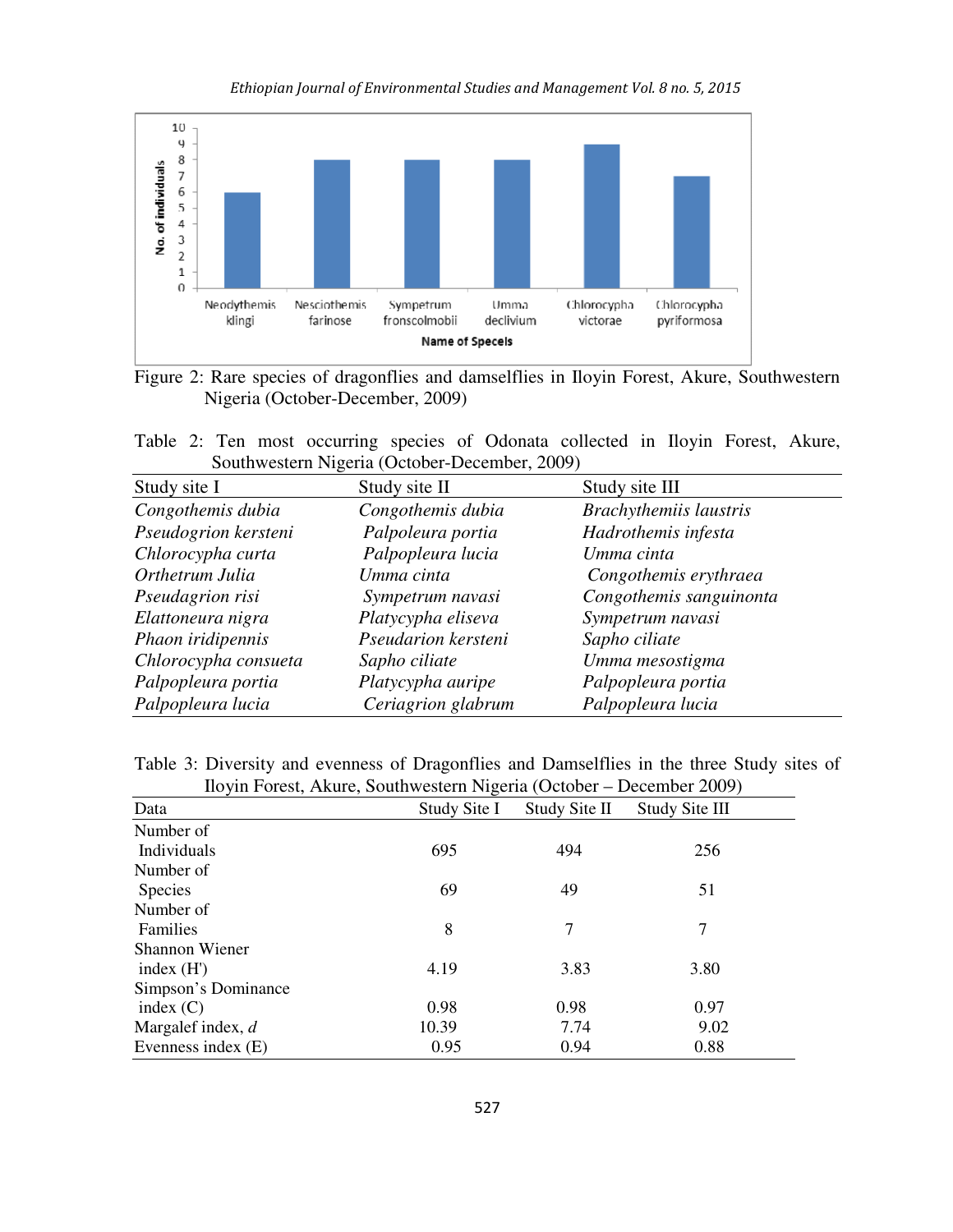#### **References**

- Adetunji, J.F. and Parr, M.J. (1974). Colour change and maturation in *Brachythemis leucosticte* (Burmeister) (Anisoptera: Libellulidae). *Odonatologica,* 3(1): 13-20.
- Adu, B.W. (2012). Biodiversity Assessment of Dragonflies and Damselflies (Odonata: Insecta) in Akure Forest Reserve, Ondo State Nigeria. *PhD Thesis, Obafemi Awolowo University Ile-Ife.*
- Adu, B.W. and Ogbogu, S.S. (2011). Diversity of Dragonflies and Damselflies (Insecta:Odonata) in Obafemi Awolowo University, Ile-Ife, Southwestern Nigeria. *Agrion* 15 (1): 24- 31
- Adu, B.W. and Ogbogu, S.S. (2013). The Diversity and Community Structure of Dragonflies and Damselflies (Insecta: Odonata) Aponmu Forest, Southwestern, Nigeria. *International Journal of Agriculture and Forestry* 3(6): 231 -239.
- Adu, B.W. and Ogunjobi, A.A. (2014). Assessment of dragonflies and damselflies of Owena Forest, Southwestern Nigeria*. International Journal of AgriScience* Vol. 4(3): 153-159.
- Ausden, M. (1996). Invertebrates In Sutherland, W. J. (Ed.), Ecological census techniques: a handbook. Cambridge University Press, UK, pp. 139-177
- Barton, D.R. Taylor, W.D. and Biette, R.M. (1985). Dimensions of riparian buffer strips required to maintain trout habitat in Southern Ontario streams. *N. Am. J. Fish. Manage*. 5:364-378.
- Behmer, D.J. and Hawkins, C.P. (1986). Effects of overhead canopy on

macroinvertebrate production in a Utah stream. *Freshwater Biol*. 16: 287-300.

- Bilby, R.E., and Ward, J.W. (1991). Characteristics and functions of large woody debris in streams draining old growth, clear cut and second-growth forests in Southwestern Washignton. *Can. J. Fish. Aquat. Sci*. 48: 2499- 2508.
- Bratton, J.H. (1991). *British red data books 3. Invertebrates other than insects*. Joint Nature Conservation Committee, Peterborough.
- Che Salmah, M.R. (1996). Some aspects of biological and Ecology of Neurothemis tullia (Drury) (Odonata: Libellulidae) in laboratory and rain fed rice field in Peninsular Malasia. *Ph.D Thesis, University Pertanian Malaysia, Serdand, Selangor, Malaysia.*
- Che Salmah, M.R. (2001). *Studies of aquatic insects, with emphasis on dragonflies (Insecta: Odonata) as a tool in biomonitoring of freshwater ecosystem.* BULLETIN, Vol.1, The School of Biological Sciences, University Sains Malaysia.
- Che Salmah, M.R. and Wahizantul, A. Alfan. (2004). Distribution of Odonata (Insecta) in various ecosystems in northern Peninsular Malaysia. *Wet Science* 2: 184-191
- Clausnitzer, V. (2003). *Teinobasis alluaudi*  from mainland Africa: notes on ecology and biogeography (Zygoptera: Coenagrionidae). *Odonatologica* 32: 321–334.
- Corbet, P.S. (1999). *Dragonflies: behaviour and ecology of Odonata*, Harley Books, Colchester.